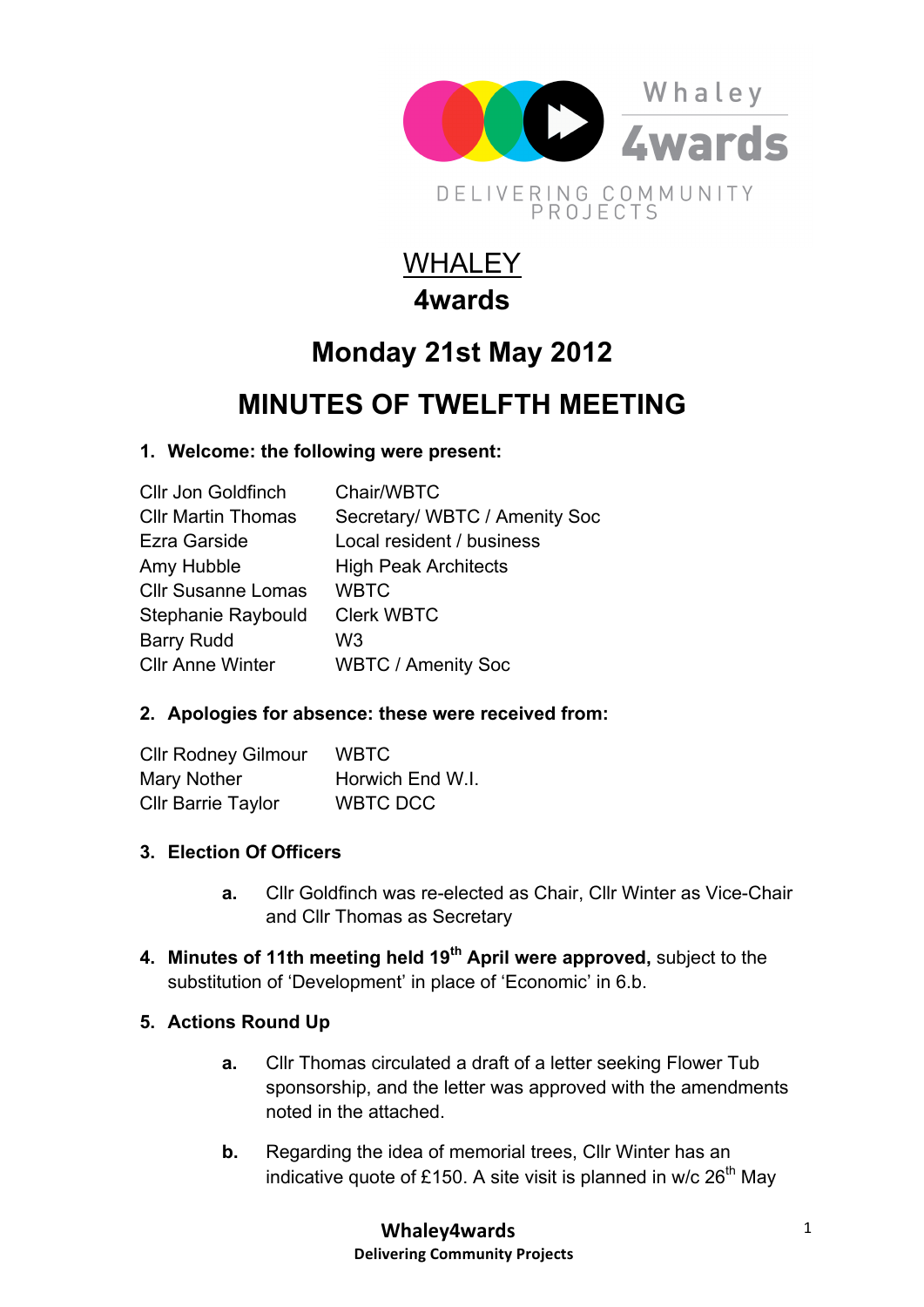

with David Ross in attendance in order to determine the most suitable variety of tree. Action O/S Cllr Thomas to obtain a quote for a memorial plaque.

- **c.** The surplus skate park equipment has been sold, paid for and collected. Circa £1k was raised. This may be used to upgrade the fencing & furniture at the site. Bins to be upgraded.
- **d.** No progress was reported on the design, or permissions for the site of the Community Information Point (c/fwd to next meeting).
- **e.** While in storage, Cllr Goldfinch will affix a tag / label to the telephone box stating itis the property of WBTC.
- **f.** Peartree Print have quoted 25p per copy of the Shallcross Trail leaflet, and WBTC have approved the purchase of 200, at a cost of £50.
- **g.** Cllr Goldfinch will write to Les Latham regarding the damaged wall by Cromford Ct along the side of the Linear Park path.
- **h.** No communication has been received from Stockport College regarding the date of the painting of the Football Pavilion. Cllrs Goldfinch / Lomas will follow this up.
- **6.** Direction Signs to the Bugsworth Basin
	- **a.** Cllr Thomas will collect these and bring them to the next meeting.
- **7.** Litter pick it was agreed to hold this at 7pm on  $7<sup>th</sup>$  June, at Canal Basin
- **8.** Fireworks
	- **a.** Cllr Thomas reported on discussions with WBA. The memorial park will be closed to public access, and the possibility of using the Bowling Club is being discussed. WB School will be consulted.
	- **b.** An alternative of holding this in Furness Vale was raised. Barry Rudd will brief Sam Gray on that idea.